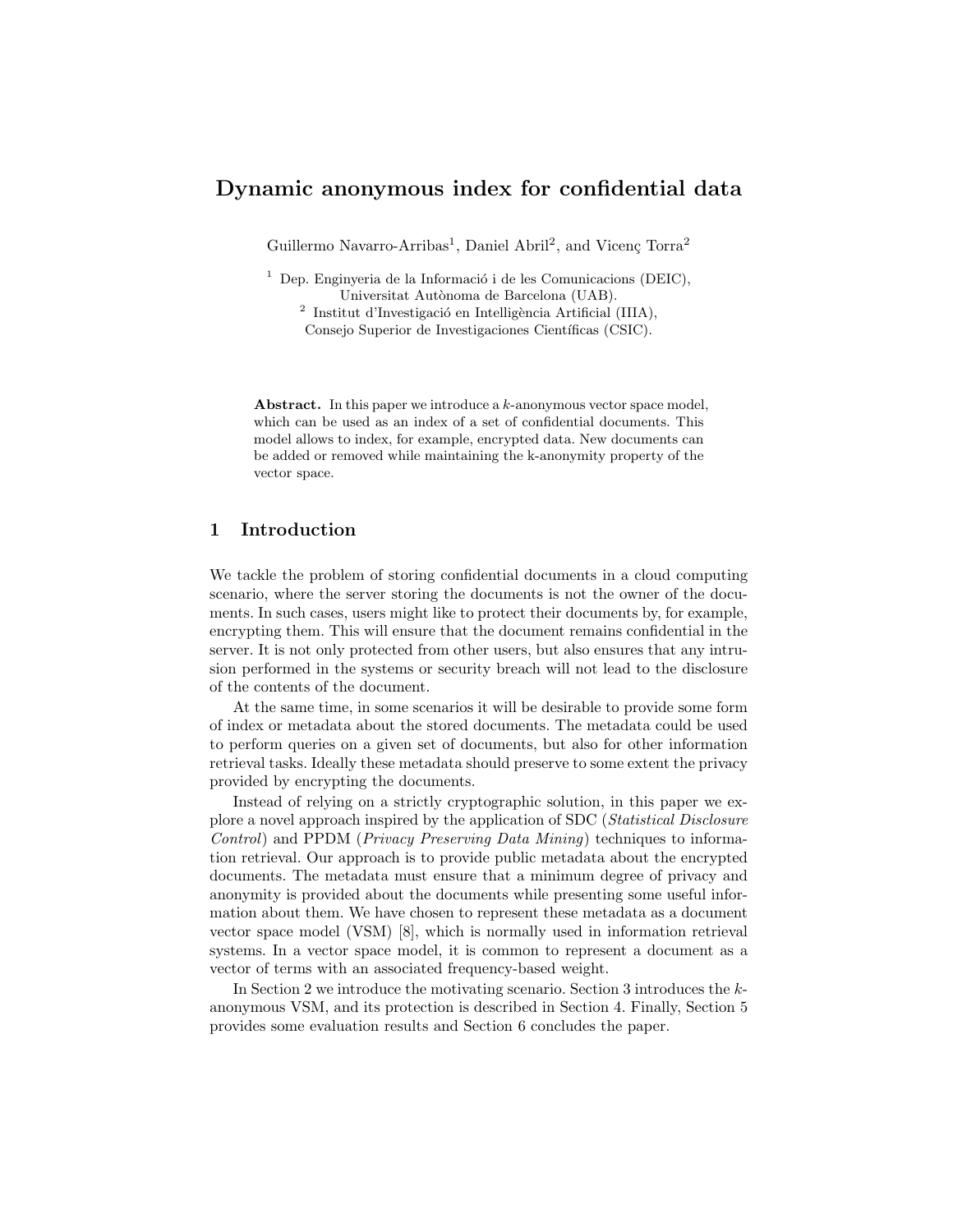# 2 Scenario description

We contextualize our proposal in a typical cloud computing system or more precisely as a cloud storage service. We consider a repository of documents, where each document belongs to a different user. Examples could be a repository of electronic patient health record, papers submitted to a conference, or a repository of research project proposals.

We do not deal here with the concrete protocols and processes to implement the interaction with the user. Intuitively, the user submits an encrypted document together with the document vector representing the document. The user (or client software) is free to apply any desired pre-anonymization to the document vector. Then the server adds the document vector to the VSM. This process requires, as we will see, the anonymization of such vector. The user can, on request, delete his document from the server, and its corresponding document vector is deleted from the VSM.

It is important to note that we consider the server as trusted. That is, the users trust it to correctly perform the anonymization process. Once a document vector is anonymized to be included in the VSM, it is deleted by the server. The fact that the server does not keep the original vectors ensures an additional level of security in case of an intrusion.

The main objective of our proposal is to anonymize the VSM. Compared to typical datasets used in SDC and PPDM, the VSM as presented in this work can be considered a dynamic dataset. We consider that there can be discretionary insertions and deletions of documents in the server, which has the implications that document vectors can be added to or removed from the VSM. There are some proposals dealing with stream data  $[2, 4, 6, 7, 9, 5]$ , which only contemplate insertions in the dataset. Moreover streaming data assumes that new records will be inserted in a timely basis, allowing the buffering of new records to be inserted. The concrete case of dynamic data has scarcely been treated in [16, 15]. We depart from these works to introduce the dynamic anonymization using microaggregation, and it application to VSM.

### 3 k-anonymous VSM

In order to maintain the document based anonymity of the VSM, we introduce the idea of  $k$ -anonymous VSM as analogous to classical  $k$ -anonymity with respect to quasi-identifiers in SDC [12, 14]. We will introduce the k-anonymous VSM together with some notation. Given a set of documents D we denote as  $V(d_i)$ the vector for document  $d_i$ , such that  $\mathbf{V}(d_i) = (w_{1,i}, \ldots, w_{M,i})$ , where  $w_{j,i}$  is the weight associated to term  $j$  in document  $i$ . The set of document vectors  $\mathcal{D} = \{V(d_1), \ldots, V(d_n)\}\$ forms the vector space model (VSM). The weight is normally taken to be a frequency based metric associated with the term [8].

**Definition 1** A VSM  $\mathcal{D}$  is a k-anonymous VSM if and only if for every document vector  $V(d_i)$  in D there exists at least  $(k-1)$  other document vectors in D that are indistinguishable from  $V(d_i)$ .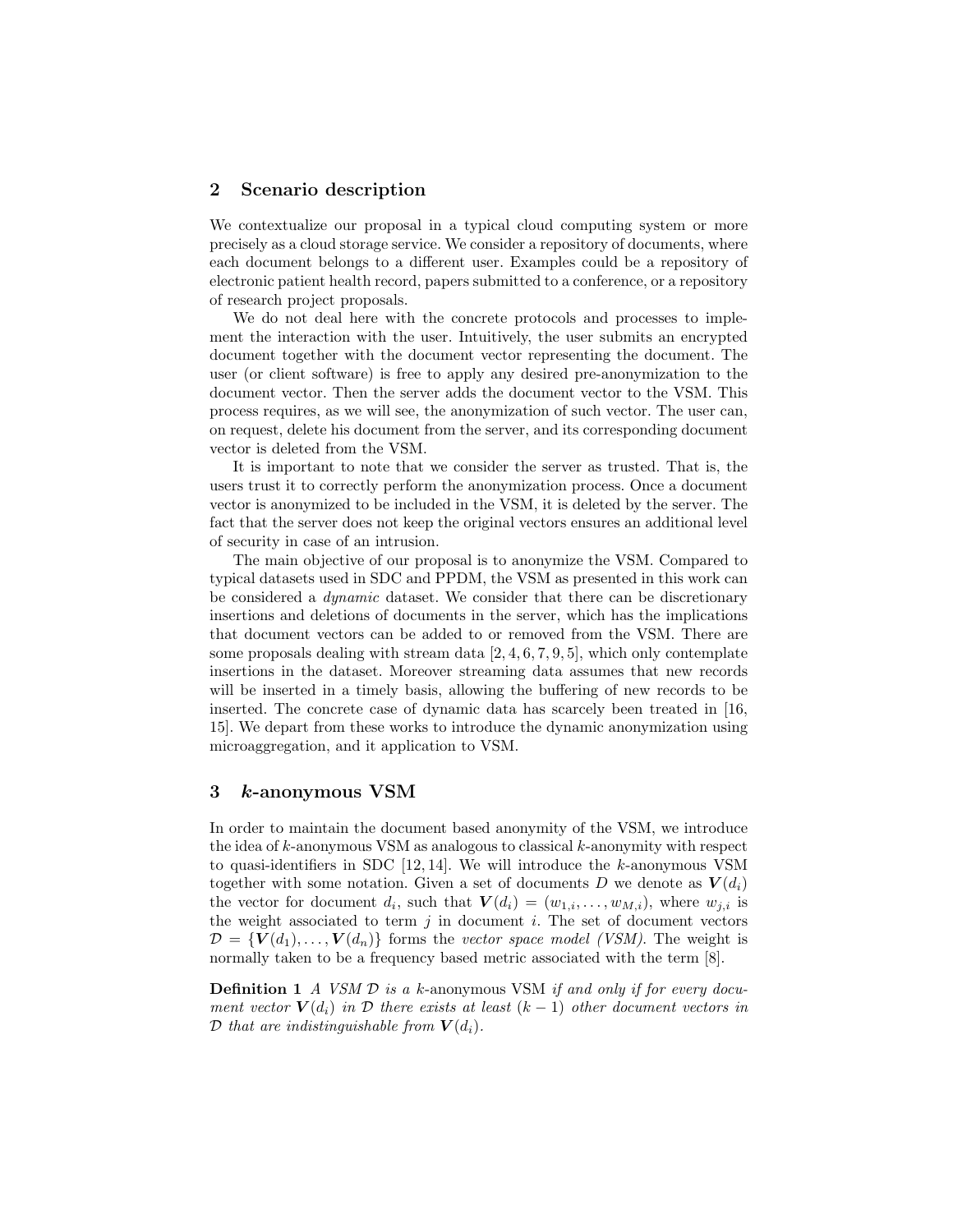In this paper we deal with dynamic data, and its protection if it is not done properly can lead to inference.

#### 3.1 Inference on multiple anonymizations of dynamic data

Several works show inference attacks on data with multiple anonymizations, including streaming data, in terms of  $l$ -diversity  $[2, 16]$ . We do not deal with confidential attributes, so l-diversity does not apply.

Even so, our VSM data can be vulnerable to inference through intersection of equivalence classes. This is a common problem in clustering based anonymization when multiple anonymizations of the same data are released [13, 9]. An attacker can reduce the cardinality for some given quasi-identifier values by intersecting different equivalence classes that contain some common records, thus, breaking k-anonymity.

In [13] the authors show that intersection can easily happen in the context of generalization. The same can be applied to microaggregation. Consider for instance the generic example from Table 1. For simplicity we will consider a single numeric attribute in the dataset (age). Note also that the record identifier  $r_i$  is given only as a reference to help understand the example, the actual anonymized dataset (VSM in this case) has only quasi-identifiers, and no other identifiers is given.

|                                           | Record Age     |    |  | Record Age        |    |  | Record Age     |    |  |  |
|-------------------------------------------|----------------|----|--|-------------------|----|--|----------------|----|--|--|
|                                           | r <sub>1</sub> | 12 |  | $r_1$             | 15 |  | $r_1$          | 12 |  |  |
|                                           | r <sub>2</sub> | 12 |  | r <sub>2</sub>    | 15 |  | r <sub>2</sub> | 12 |  |  |
|                                           | $r_3$          | 21 |  | $r_3$             | 15 |  | $r_3$          | 27 |  |  |
|                                           | $r_4$          | 30 |  | $r_4$             | 30 |  | $r_4$          | 27 |  |  |
|                                           | r <sub>5</sub> | 30 |  | $r_{5}$           | 30 |  | $r_5$          | 27 |  |  |
| (a) $Original(b)$ Microag- $(c)$ Microag- |                |    |  |                   |    |  |                |    |  |  |
|                                           | table $T$      |    |  | gregated gregated |    |  |                |    |  |  |
|                                           |                |    |  | table $T_1$       |    |  | table $T_2$    |    |  |  |

Table 1: Example of intersection in microaggregated tables.

We have an original dataset  $T$  with two different 2-anonymous microaggregated versions  $T_1$ , and  $T_2$ . An attacker with knowledge of both tables, and knowledge of the aggregation applied (in this case the arithmetic mean) can easily infer information about the record  $r_3$ . Given the aggregation operator  $\mathbb{C}$ , if  $\mathbb{C}(r_1, r_2, r_3) = 15$  in  $T_1$  and  $\mathbb{C}(r_1, r_2) = 12$  in  $T_2$ , it yields  $r_3 = 21$ . Depending on the aggregation operator in use, it might not be so easy to infer the value of  $r<sub>3</sub>$  and maybe the attacker can only give an estimation or approximate value.

This same problem can arise in the case of dynamic data, so the operations to insert and remove elements should take it into account.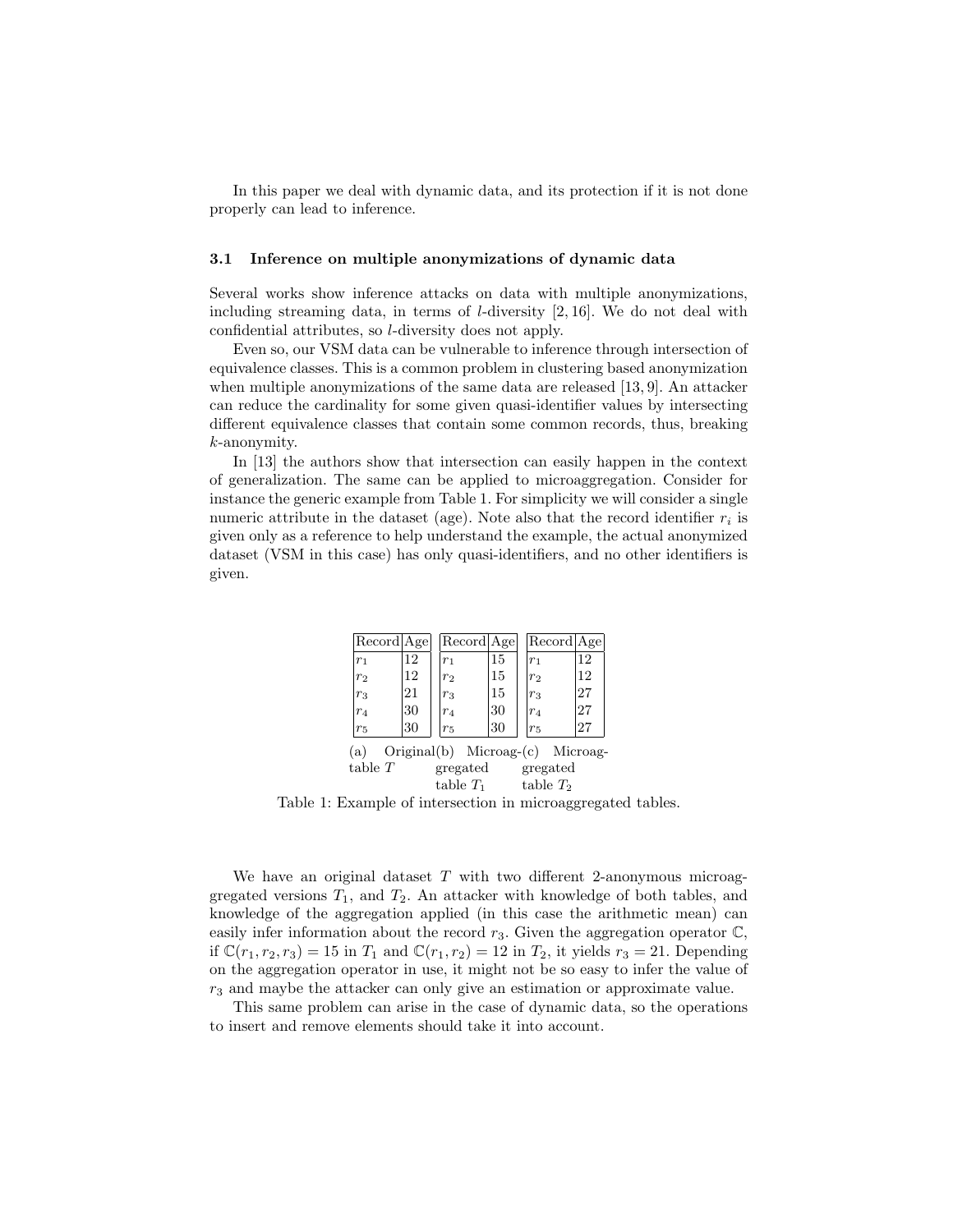# 4 Dynamic microaggregation of VSM

We introduce our anonymization process by defining the insertion and deletion operations on the VSM. The data are statically anonymized (see[1]), and then records can be added or removed. The static anonymization through microaggregation can be described as a two step process:

- Partition: Define a partition P on the original data  $\mathcal{D}$ , where each cluster has at least k elements. This partition tries to ensure a minimum information loss.
- Aggregation: For each cluster  $c_i \in P$ , substitute each element in the cluster by its cluster representative or centroid. Usually, an aggregation operator C is used to compute the centroid  $\hat{c}_i = \mathbb{C}(\{V(d_i) | V(d_i) \in c_i\}).$

We will use following cosine distance function between document vectors:

$$
d(\mathbf{V}(d_1), \mathbf{V}(d_2)) = 1 - \frac{\mathbf{V}(d_1) \cdot \mathbf{V}(d_2)}{|\mathbf{V}(d_1)||\mathbf{V}(d_2)|}
$$
(1)

where  $\cdot$  is the dot product of the vectors. For the aggregation of the microaggregation step we use a component-wise mean to aggregate vectors:

$$
\mathbb{C}(\{\mathbf{V}(d_1),\ldots,\mathbf{V}(d_n)\})=\frac{1}{n}(\sum_{i=1}^n w_{i,1},\ldots,\sum_{i=1}^n w_{i,M})
$$
 (2)

Depending on the concrete application other distances and aggregation operators could be used.

#### 4.1 Simple document vector insertion

Given a k-anonymous VSM  $\mathcal{D}' = \{V'(d_1), \ldots, V'(d_n)\}\$ , which forms a partition  $P(\mathcal{D}') = \{c_1, \ldots, c_v\}$ , we want to insert a new document vector  $\mathbf{V}(d_*)$ .  $\hat{c}_i$  denotes the centroid of the cluster  $c_i$ . In order to do so we follow the procedure:

- 1. Find the cluster  $c_i \in P(\mathcal{D}')$  such that  $d(\mathbf{V}(d_*), \hat{c}_i) \leq d(\mathbf{V}(d_*), \hat{c}_j)$  for all  $c_j \in P(\mathcal{D}^\prime).$
- 2. Add the new vector  $V(d_*)$  to the cluster  $c_i$  by applying the perturbation  $V'(d_*) = \hat{c}_i$  to the new vector.

The second step is important in order to prevent inference by intersection. Computing a new centroid for the cluster will reduce the information loss but will also lead to inference attacks as the one described in Section 3.1.

#### 4.2 Simple document vector deletion

Given a k-anonymous VSM  $\mathcal{D}' = \{V'(d_1), \ldots, V'(d_n)\}\$ , which forms a partition  $P(\mathcal{D}') = \{c_1, \ldots, c_v\}$ , we want to remove a document vector  $\mathbf{V}'(d_*) \in \mathcal{D}'$ . The deletion has the following steps: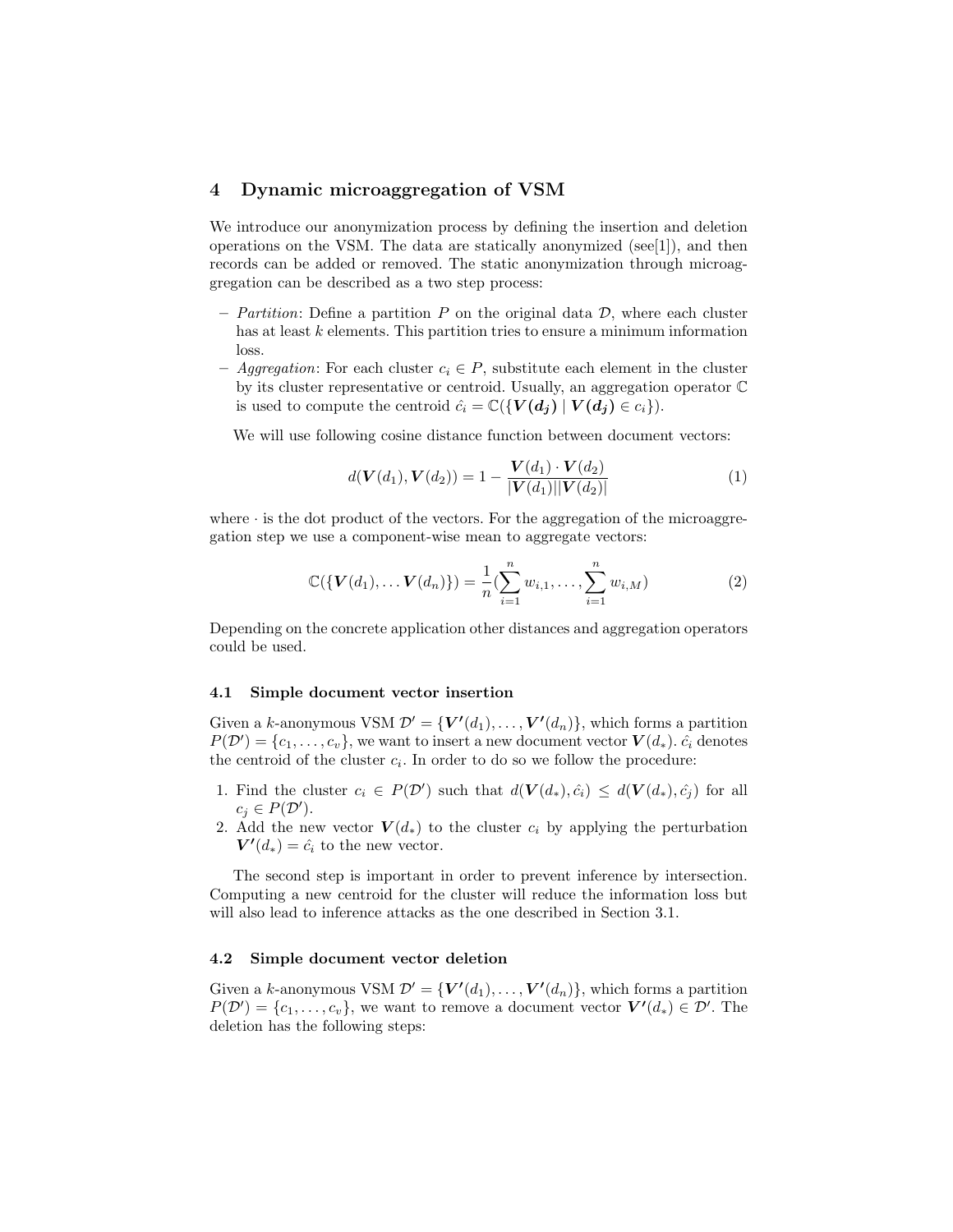- 1. Identify the cluster  $c_i$  such that  $V'(d_*) \in c_i$ , and delete the vector from the cluster.
- 2. If  $|c_i| < k$  find another cluster  $c_j$  such that  $d(\hat{c}_i, \hat{c}_j) \leq d(\hat{c}_i, \hat{c}_i)$  for all  $c_l \in \mathcal{D}'$ and  $l \neq i \neq j$ .
- 3. Add the vectors of the cluster  $c_i$  to the cluster  $c_j$ . To do so all vectors  $V'(d_i) \in c_i$  are perturbed as  $V'(d_i) = \hat{c}_j$ .

Steps 2 and 3 are equivalent to the insertion of elements, no new centroid is re-computed to avoid inference. There is however an important point to consider with respect to inference and deletion.

For example, Table 2 shows the deletion of the record  $r_6$  from the 2-anonymous table  $T_1$  resulting into table  $T_2$ . An attacker knowing both tables  $T_1$  and  $T_2$  will

|                         | Record Age |                         | $Record$ Age |  |  |
|-------------------------|------------|-------------------------|--------------|--|--|
| $r_1$                   | 10<br>10   | $r_1$                   | 10           |  |  |
| r <sub>2</sub><br>$r_3$ | 21         | r <sub>2</sub>          | 10           |  |  |
| $r_4$                   | 21         | $r_3$                   | 21           |  |  |
| $r_5$                   | 30         | r <sub>4</sub><br>$r_5$ | 21<br>21     |  |  |
| r <sub>6</sub>          | 30         |                         |              |  |  |
|                         | $(a)T_1$   | $(b)T_2$                |              |  |  |

Table 2: Example of deletion.

know that one of the records with value 30 has been deleted and the other has been merged into the cluster of records with value 25. No record can be identified or distinguished from the rest with probability higher than  $1/k$ . This is true if the user has no other knowledge from the records other than the quasi-identifiers.

### 5 Evaluation

To provide an initial evaluation of the perturbation introduced by our proposal we rely mainly in observing the within cluster homogeneity (SSE). Given a protected VSM  $\mathcal{D}' = \{V'(d_1), \ldots, V'(d_n)\}\$ , with a partition into clusters  $P(\mathcal{D}') = \{c_1, \ldots, c_v\}$ , and its respective original VSM  $\mathcal{D} = \{V(d_1), \ldots, V(d_n)\}\$ , where  $V'(d_i)$  is the protected version of the vector  $V(d_i)$ , we can compute an SSE as:

$$
SSE(\mathcal{D}') = \sum_{c_i \in P(\mathcal{D}')} \sum_{\mathbf{V}(d_j) \in c_i} d^2(\mathbf{V}(d_j), \hat{c}_i)
$$

where d is the cosine distance. In order to compare sets of documents with different size, we will divide the SSE by the number of documents in the set to give a normalized SSE with respect to the number of documents.

We selected 1000 random documents from the R8 subset of the Reuters-21578 dataset [11], containing a collection of classified Reuters news. Stop-words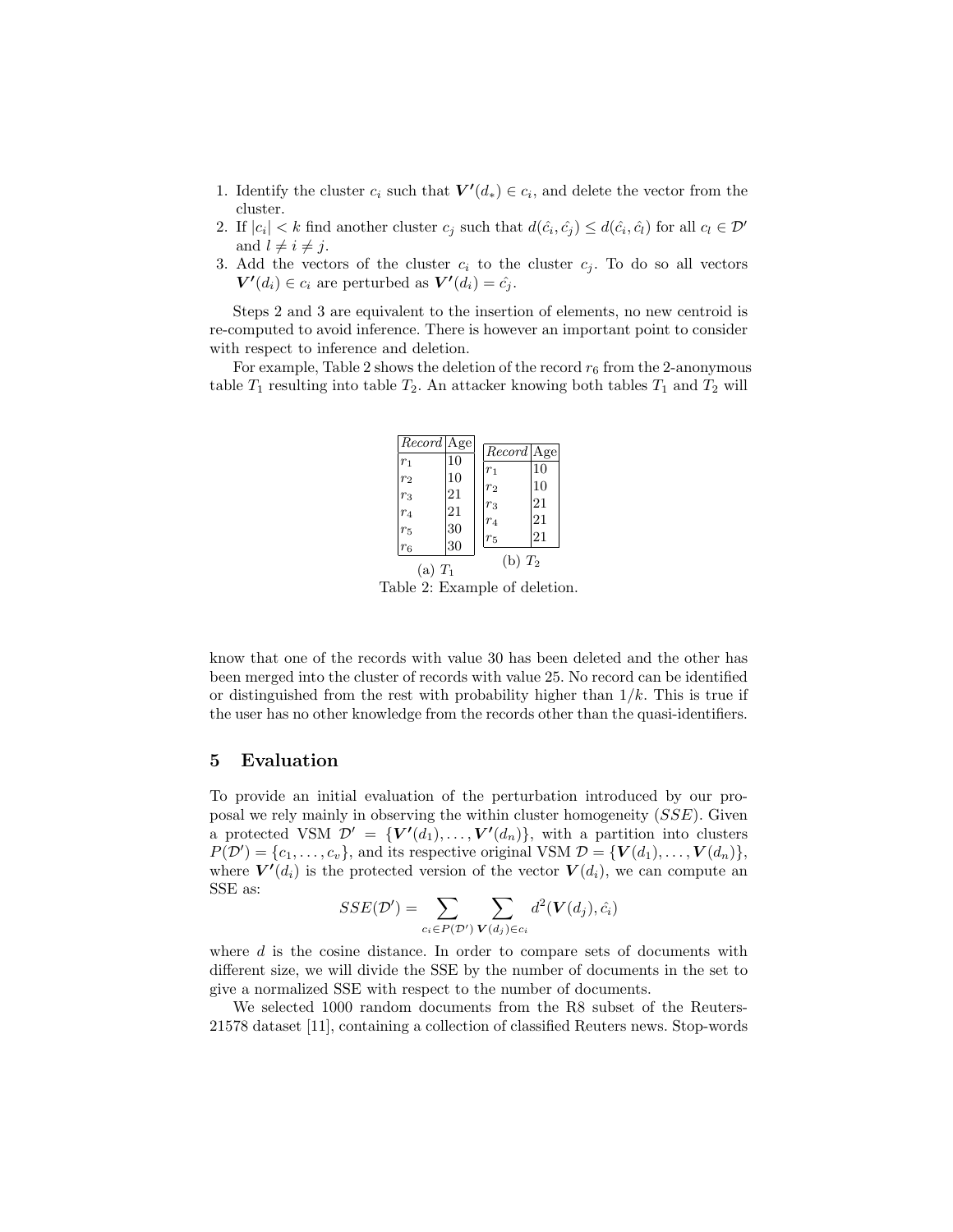are removed from the document as well as terms with two or less letters. Once the documents are cleaned we apply the Porter stemming algorithm [10], which considers all words with the same stem as the same word, producing a reduction in the size of the feature set.



Fig. 1: Normalized SSE for deletions and insertions on the 5-anonymous dataset.

From the initial set of documents we start by generating a 5-anonymous version of the set applying the MDAV algorithm [3]. With this set we first apply consecutive deletion of random elements and then, starting again from the protected 1000 set, we insert new documents. Figure 1 shows the evolution of the normalized SSE as elements are deleted or inserted from the 5-anonymous version of the dataset.

Note that the values are very low because SSE is divided by the number of elements in each case. The values of SSE for greatest number of insertions and deletions give an idea of the SSE value for maximum perturbation. So if we consider a maximum value of 0.3, then values of 0.1 and 0.05 represent approximately and respectively the 33% and 17%.

# 6 Conclusions

We have introduced the anonymization of a dynamic vector space model based on microaggregation. The vector space model can be used as the metadata of encrypted documents in a typical cloud storage service. The VSM is ensured to be k-anonymous with respect to the documents, and this property is maintained while documents can be inserted and deleted from the set. We have presented here an initial work which can be further developed. We plan to explore the application of other data privacy techniques and the improvement on reducing the information loss during insertions and deletions.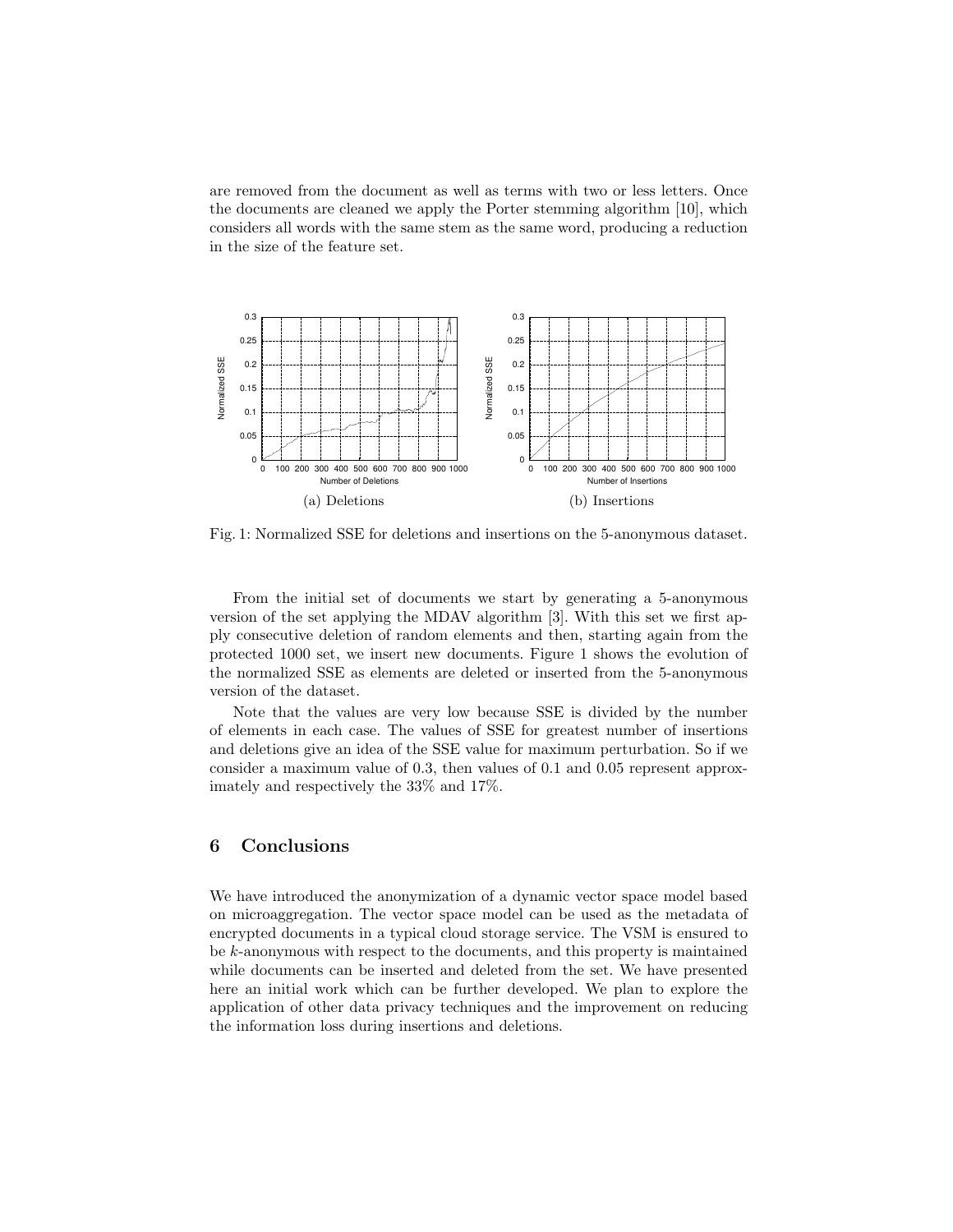# Acknowledgments

This work is partially funded by projects TSI2007-65406-C03-02, ARES-CONSO-LIDER INGENIO 2010 CSD2007-00004, TIN2010-15764, and TIN2011-27076- C03-03 of the Spanish Government, and by project FP7/2007-2013 (Data without Boundaries). work contributed by one of the authors was carried out as part of the Computer Science Ph.D. program of the Universitat Autònoma de Barcelona (UAB).

# References

- 1. D. Abril, G. Navarro-Arribas, V. Torra. Vector Space Model Anonymization. Sixteenth International Conference of the Catalan Association of Artificial Intelligence  $(CCIA 2013)$  (to appear).
- 2. J. W. Byun, Y. Sohn, E. Bertino, and N. Li, "Secure Anonymization for Incremental Datasets," in Secure Data Management, 2006, vol. 4165, pp. 48-63.
- 3. J. Domingo-Ferrer and J. M. Mateo-Sanz. Practical data-oriented microaggregation for statistical disclosure control. IEEE Trans. on Knowl. and Data Eng., 14:189–201, January 2002.
- 4. J. Cao, B. Carminati, E. Ferrari, and K.-L. Tan, "CASTLE: Continuously Anonymizing Data Streams," IEEE Transactions on Dependable and Secure Computing, vol. 8, no. 3, pp. 337-352, 2011.
- 5. S. De Capitani di Vimercati, S. Foresti, and G. Livraga, "Privacy in Data Publishing," in Data Privacy Management and Autonomous Spontaneous Security. LNCS 6514, Springer, 2011, pp. 8-21.
- 6. T. Iwuchukwu and J. F. Naughton, "K-anonymization as spatial indexing: toward scalable and incremental anonymization," in Proceedings of the 33rd international conference on Very large data bases, Vienna, Austria, 2007, pp. 746-757.
- 7. J. Li, B. C. Ooi, and W. Wang, "Anonymizing Streaming Data for Privacy Protection", in IEEE 24th International Conference on Data Engineering, 2008. ICDE 2008, 2008, pp. 1367-1369.
- 8. C.D. Manning, P. Raghavan, H. Schütze (2009) An Introduction to Information Retrieval. Cambridge University Press.
- 9. J. Pei, J. Xu, Z. Wang, W. Wang, and K. Wang, "Maintaining K-Anonymity against Incremental Updates," in 19th International Conference on Scientific and Statistical Database Management, 2007. SSBDM 07, 2007.
- 10. M.F. Porter. An algorithm for suffix stripping. Program Vol. 14, no. 3, pp 130–137, 1980.
- 11. Reuters Ltd., Reuters-21578, Distribution 1.0, 2004 http://www.daviddlewis.com/resources/testcollections/reuters21578
- 12. P. Samarati, "Protecting respondents identities in microdata release," IEEE Transactions on Knowledge and Data Engineering, vol. 13, no. 6, pp. 1010-1027, 2001.
- 13. K. Stokes and V. Torra, "Multiple releases of k-anonymous data sets and kanonymous relational databases," International Journal of Uncertainty, Fuzziness and Knowledge-Based Systems, vol. 20, no. 06, pp. 839-853, Dec. 2012.
- 14. L. Sweeney, "k-anonymity: a model for protecting privacy," Int. J. Uncertain. Fuzziness Knowledge-Based Systems, vol. 10, no. 5, pp. 557-570, Oct. 2002.